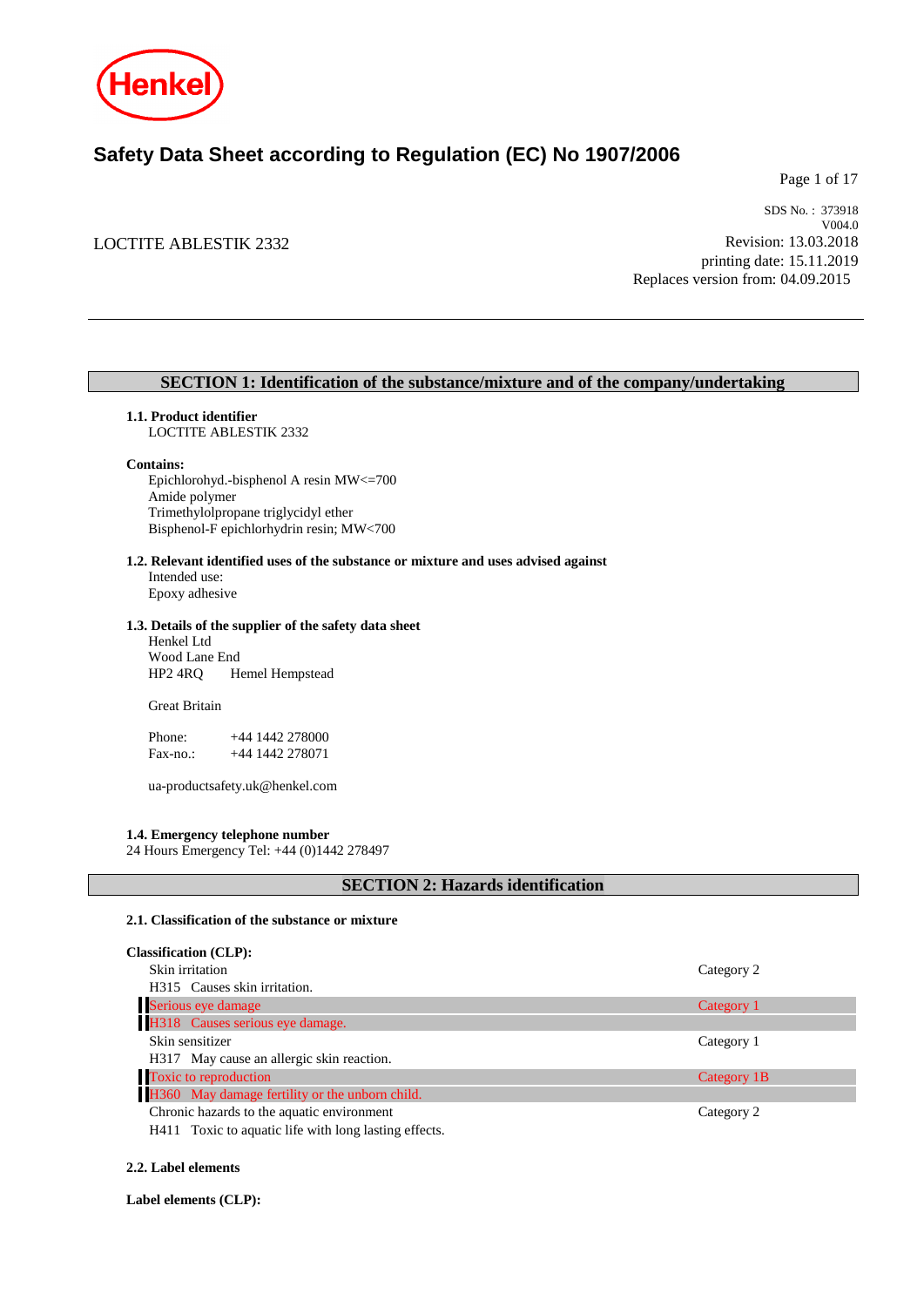| <b>Hazard pictogram:</b>                           |                                                                                                                                                                                                                                                                                                                                                                   |
|----------------------------------------------------|-------------------------------------------------------------------------------------------------------------------------------------------------------------------------------------------------------------------------------------------------------------------------------------------------------------------------------------------------------------------|
| <b>Signal word:</b>                                | Danger                                                                                                                                                                                                                                                                                                                                                            |
|                                                    |                                                                                                                                                                                                                                                                                                                                                                   |
| <b>Hazard statement:</b>                           | H315 Causes skin irritation.<br>H317 May cause an allergic skin reaction.<br>H318 Causes serious eye damage.<br>H360 May damage fertility or the unborn child.<br>H411 Toxic to aquatic life with long lasting effects.                                                                                                                                           |
|                                                    |                                                                                                                                                                                                                                                                                                                                                                   |
| <b>Supplemental information</b>                    | Restricted to professional users.                                                                                                                                                                                                                                                                                                                                 |
|                                                    |                                                                                                                                                                                                                                                                                                                                                                   |
| <b>Precautionary statement:</b><br>Prevention      | P201 Obtain special instructions before use.<br>P273 Avoid release to the environment.<br>P280 Wear protective gloves/protective clothing/eye protection/face protection.                                                                                                                                                                                         |
|                                                    |                                                                                                                                                                                                                                                                                                                                                                   |
| <b>Precautionary statement:</b><br><b>Response</b> | P302+P352 IF ON SKIN: Wash with plenty of soap and water.<br>P308+P313 IF exposed or concerned: Get medical advice/attention.<br>P333+P313 If skin irritation or rash occurs: Get medical advice/attention.<br>P305+P351+P338 IF IN EYES: Rinse cautiously with water for several minutes. Remove<br>contact lenses, if present and easy to do. Continue rinsing. |

## **2.3. Other hazards**

None if used properly. Not fulfilling Persistent, Bioaccumulative and Toxic (PBT), very Persistent and very Bioaccumulative (vPvB) criteria.

# **SECTION 3: Composition/information on ingredients**

#### **3.2. Mixtures**

**General chemical description:** Adhesive **Base substances of preparation:** Epoxy resin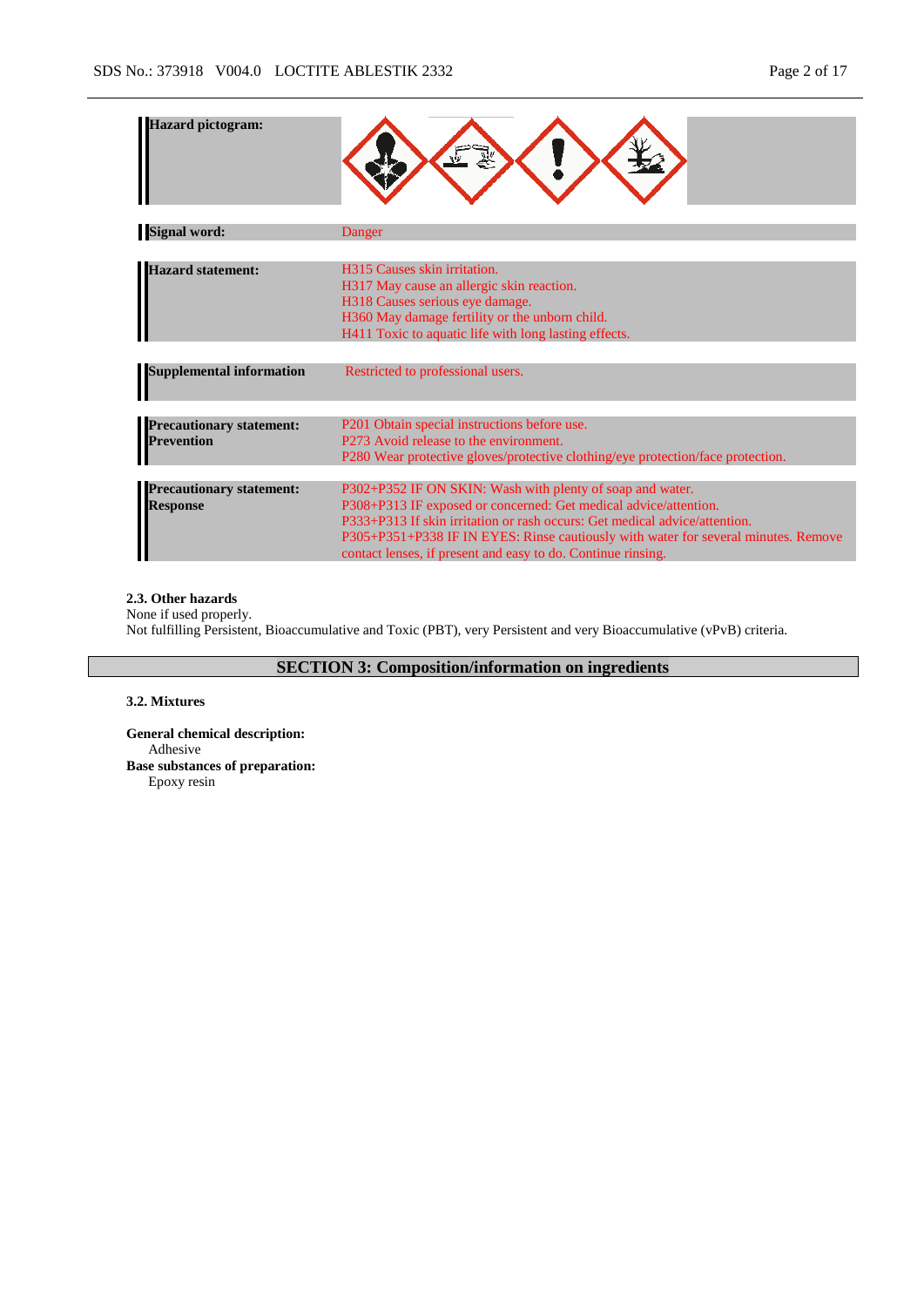| <b>Hazardous</b> components<br>CAS-No.                        | <b>EC Number</b><br><b>REACH-Reg No.</b>   | content    | <b>Classification</b>                                                                                                            |
|---------------------------------------------------------------|--------------------------------------------|------------|----------------------------------------------------------------------------------------------------------------------------------|
| Epichlorohyd.-bisphenol A resin<br>$MW < = 700$<br>25068-38-6 | 500-033-5<br>500-033-5<br>01-2119456619-26 | 50 100 %   | Skin Irrit. 2<br>H315<br>Skin Sens. 1<br>H317<br>Eye Irrit. 2<br>H319<br>Aquatic Chronic 2<br>H411                               |
| Amide polymer<br>68318-44-5                                   |                                            | 20 40 %    | Skin Irrit. 2<br>H315<br>Skin Sens. 1<br>H317<br>Eye Irrit. 2<br>H319                                                            |
| Fenuron<br>$101 - 42 - 8$                                     | 202-941-4                                  | $5 < 10\%$ | Eye Irrit. 2<br>H319<br>STOT SE 3<br>H335<br>Repr. 2<br>H361d<br>Aquatic Chronic 2<br>H411                                       |
| Trimethylolpropane triglycidyl ether<br>30499-70-8            |                                            | 5 < 10%    | Skin Irrit. 2<br>H315<br>Eye Dam. 1<br>H318<br>Skin Sens. 1<br>H317<br>Repr. 1B<br>H <sub>360</sub><br>Aquatic Chronic 2<br>H411 |
| Bisphenol-F epichlorhydrin resin; MW<700<br>9003-36-5         | 500-006-8<br>500-006-8<br>01-2119454392-40 | $1 - 3\%$  | Skin Irrit. 2; Dermal<br>H315<br>Skin Sens. 1A<br>H317<br>Aquatic Chronic 2<br>H411                                              |

#### **Declaration of the ingredients according to CLP (EC) No 1272/2008:**

**For full text of the H - statements and other abbreviations see section 16 "Other information". Substances without classification may have community workplace exposure limits available.**

## **SECTION 4: First aid measures**

#### **4.1. Description of first aid measures**

Inhalation: Should not be a problem as product is of low volatility. However, if feeling unwell remove patient to fresh air.

Skin contact: Rinse with running water and soap. Obtain medical attention if irritation persists.

Eye contact: Rinse immediately with plenty of running water (for 10 minutes), seek medical attention from a specialist.

Ingestion: Rinse mouth, drink 1-2 glasses of water, do not induce vomiting, consult a doctor.

**4.2. Most important symptoms and effects, both acute and delayed** After eye contact: Corrosive, may cause permanent damage to eyes (impairment of vision).

SKIN: Redness, inflammation.

SKIN: Rash, Urticaria.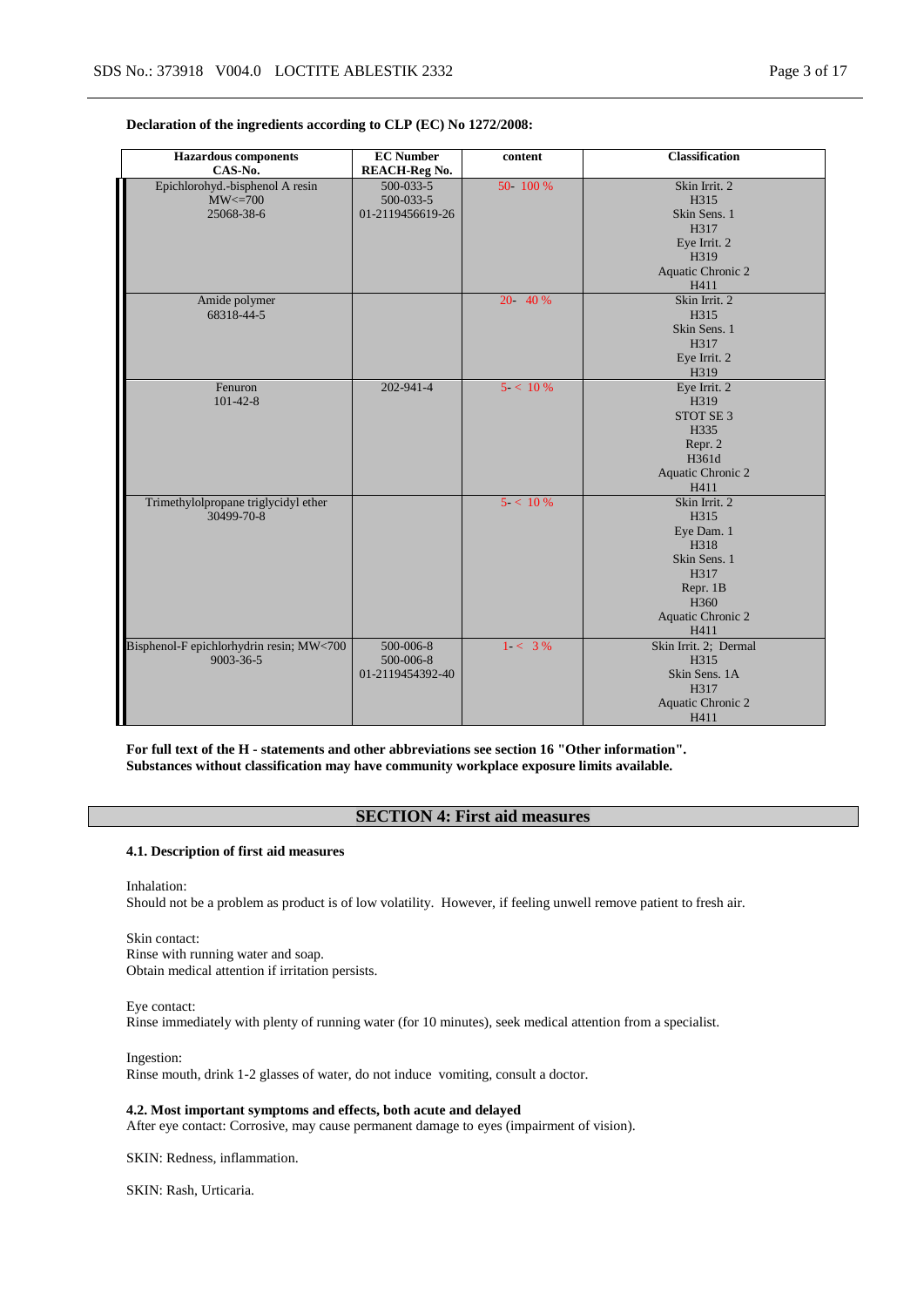#### **4.3. Indication of any immediate medical attention and special treatment needed**

See section: Description of first aid measures

## **SECTION 5: Firefighting measures**

# **5.1. Extinguishing media**

**Suitable extinguishing media:**

water, carbon dioxide, foam, powder

# **Extinguishing media which must not be used for safety reasons:**

High pressure waterjet

#### **5.2. Special hazards arising from the substance or mixture**

In the event of a fire, carbon monoxide (CO), carbon dioxide (CO2) and nitrogen oxides (NOx) can be released.

#### **5.3. Advice for firefighters**

Wear self-contained breathing apparatus and full protective clothing, such as turn-out gear.

#### **Additional information:**

In case of fire, keep containers cool with water spray.

#### **SECTION 6: Accidental release measures**

**6.1. Personal precautions, protective equipment and emergency procedures**

Avoid contact with skin and eyes. Wear protective equipment.

**6.2. Environmental precautions**

Do not empty into drains / surface water / ground water.

#### **6.3. Methods and material for containment and cleaning up**

For small spills wipe up with paper towel and place in container for disposal. For large spills absorb onto inert absorbent material and place in sealed container for disposal.

#### **6.4. Reference to other sections**

See advice in section 8

# **SECTION 7: Handling and storage**

#### **7.1. Precautions for safe handling**

Avoid skin and eye contact. See advice in section 8

Hygiene measures:

Good industrial hygiene practices should be observed. Wash hands before work breaks and after finishing work. Do not eat, drink or smoke while working.

**7.2. Conditions for safe storage, including any incompatibilities**

Ensure good ventilation/extraction. Keep container tightly sealed. Store in a cool, well-ventilated place.

**7.3. Specific end use(s)** Epoxy adhesive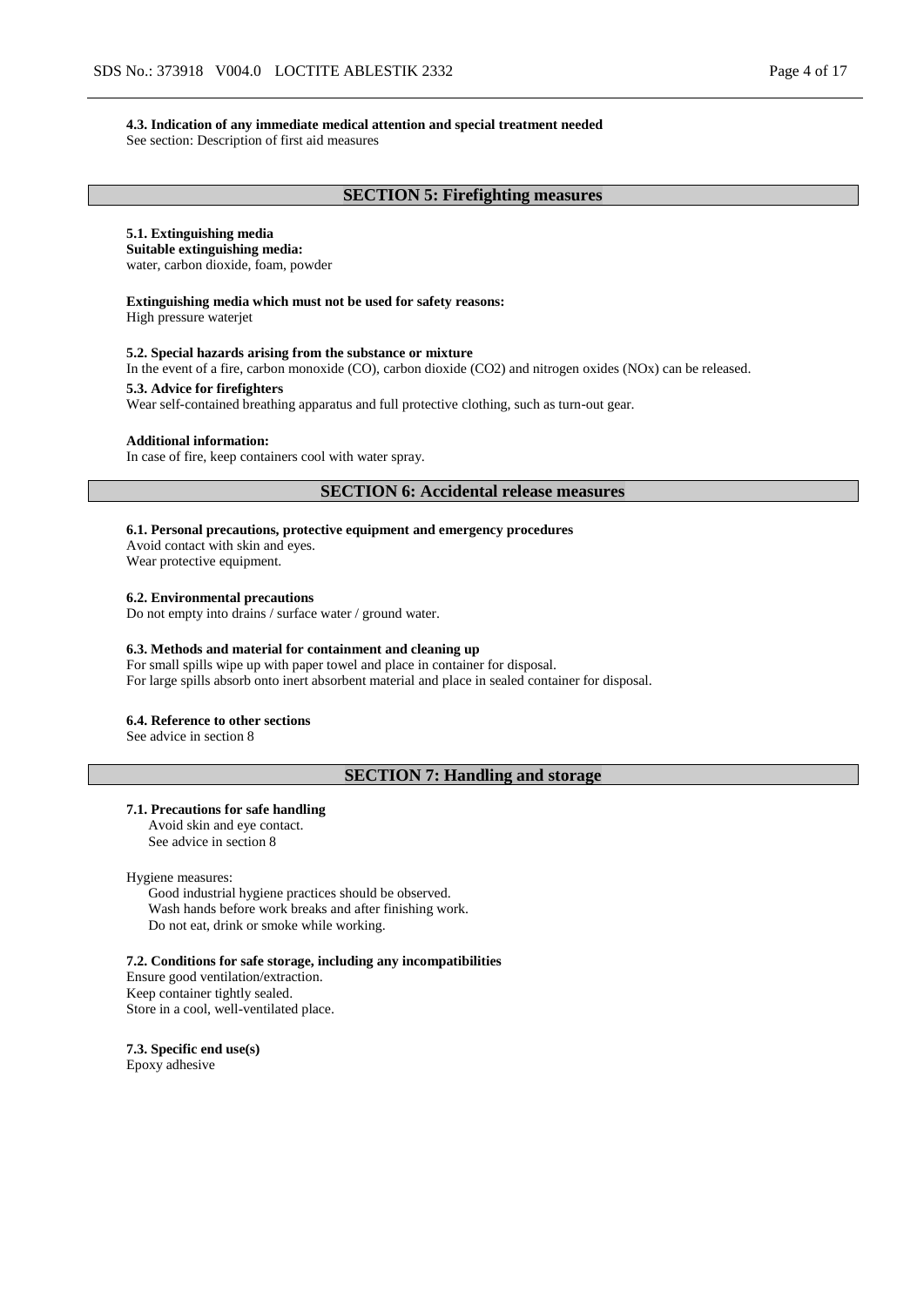# **SECTION 8: Exposure controls/personal protection**

# **8.1. Control parameters**

# **Occupational Exposure Limits**

Valid for

Great Britain

None

# **Occupational Exposure Limits**

Valid for Ireland

None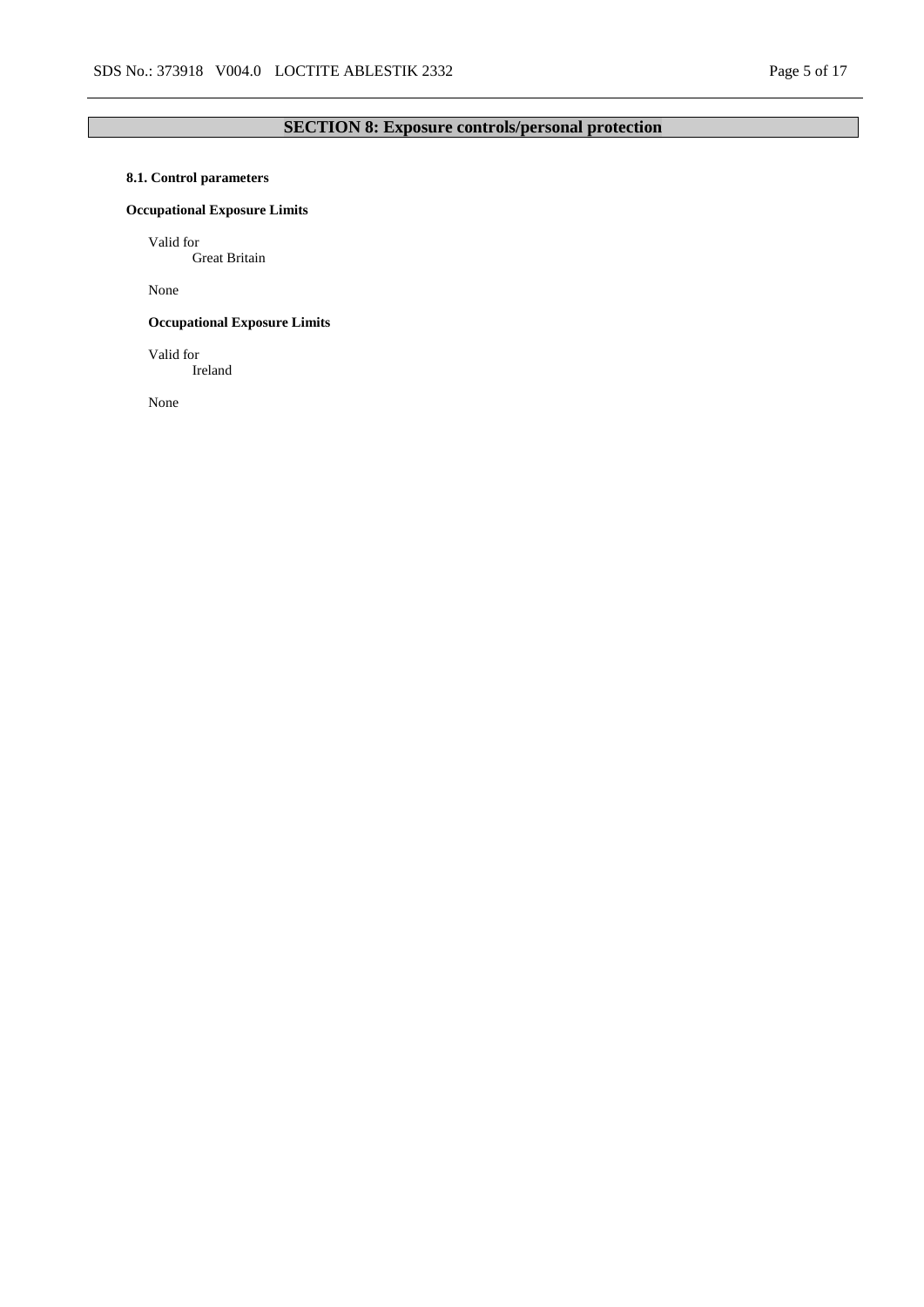# **Predicted No-Effect Concentration (PNEC):**

| Name on list                                                                                                                  | <b>Environmental Exposure</b><br>Compartment | period | Value             |     |                    |        | <b>Remarks</b> |
|-------------------------------------------------------------------------------------------------------------------------------|----------------------------------------------|--------|-------------------|-----|--------------------|--------|----------------|
|                                                                                                                               |                                              |        | mg/l              | ppm | mg/kg              | others |                |
| Reaction product: bisphenol-A-<br>(epichlorhydrin); epoxy resin (number<br>average molecular weight $\leq$ 700)<br>25068-38-6 | aqua<br>(freshwater)                         |        | $0,006$ mg/l      |     |                    |        |                |
| Reaction product: bisphenol-A-<br>(epichlorhydrin); epoxy resin (number<br>average molecular weight $\leq$ 700)<br>25068-38-6 | aqua (marine<br>water)                       |        | $0,001$ mg/l      |     |                    |        |                |
| Reaction product: bisphenol-A-<br>(epichlorhydrin); epoxy resin (number<br>average molecular weight $\leq$ 700)<br>25068-38-6 | sewage<br>treatment plant<br>(STP)           |        | $10 \text{ mg}/1$ |     |                    |        |                |
| Reaction product: bisphenol-A-<br>(epichlorhydrin); epoxy resin (number<br>average molecular weight $\leq$ 700)<br>25068-38-6 | sediment<br>(freshwater)                     |        |                   |     | 0,996<br>mg/kg     |        |                |
| Reaction product: bisphenol-A-<br>(epichlorhydrin); epoxy resin (number<br>average molecular weight $\leq$ 700)<br>25068-38-6 | sediment<br>(marine water)                   |        |                   |     | $0,1$ mg/kg        |        |                |
| Reaction product: bisphenol-A-<br>(epichlorhydrin); epoxy resin (number<br>average molecular weight $\leq$ 700)<br>25068-38-6 | soil                                         |        |                   |     | 0,196<br>mg/kg     |        |                |
| Reaction product: bisphenol-A-<br>(epichlorhydrin); epoxy resin (number<br>average molecular weight $\leq$ 700)<br>25068-38-6 | oral                                         |        |                   |     | $11 \text{ mg/kg}$ |        |                |
| Reaction product: bisphenol-A-<br>(epichlorhydrin); epoxy resin (number<br>average molecular weight $\leq$ 700)<br>25068-38-6 | aqua<br><i>(intermittent)</i><br>releases)   |        | $0,018$ mg/l      |     |                    |        |                |
| Reaction product: bisphenol-F-<br>(epichlorhydrin); epoxy resin (number<br>average molecular weight $\leq$ 700)<br>9003-36-5  | aqua<br>(freshwater)                         |        | $0,003$ mg/l      |     |                    |        |                |
| Reaction product: bisphenol-F-<br>(epichlorhydrin); epoxy resin (number<br>average molecular weight $\leq$ 700)<br>9003-36-5  | aqua (marine<br>water)                       |        | 0,0003<br>mg/1    |     |                    |        |                |
| Reaction product: bisphenol-F-<br>(epichlorhydrin); epoxy resin (number<br>average molecular weight $\leq$ 700)<br>9003-36-5  | sewage<br>treatment plant<br>(STP)           |        | $10 \text{ mg}/l$ |     |                    |        |                |
| Reaction product: bisphenol-F-<br>(epichlorhydrin); epoxy resin (number<br>average molecular weight $\leq$ 700)<br>9003-36-5  | sediment<br>(freshwater)                     |        |                   |     | 0,294<br>mg/kg     |        |                |
| Reaction product: bisphenol-F-<br>(epichlorhydrin); epoxy resin (number<br>average molecular weight $\leq$ 700)<br>9003-36-5  | sediment<br>(marine water)                   |        |                   |     | 0,0294<br>mg/kg    |        |                |
| Reaction product: bisphenol-F-<br>(epichlorhydrin); epoxy resin (number<br>average molecular weight $\leq$ 700)<br>9003-36-5  | soil                                         |        |                   |     | 0,237<br>mg/kg     |        |                |
| Reaction product: bisphenol-F-<br>(epichlorhydrin); epoxy resin (number<br>average molecular weight $\leq$ 700)<br>9003-36-5  | aqua<br><i>(intermittent</i><br>releases)    |        | 0.0254<br>mg/l    |     |                    |        |                |
| Reaction product: bisphenol-F-<br>(epichlorhydrin); epoxy resin (number<br>average molecular weight $\leq$ 700)<br>9003-36-5  | Air                                          |        |                   |     |                    |        |                |
| Reaction product: bisphenol-F-<br>(epichlorhydrin); epoxy resin (number<br>average molecular weight $\leq$ 700)<br>9003-36-5  | Predator                                     |        |                   |     |                    |        |                |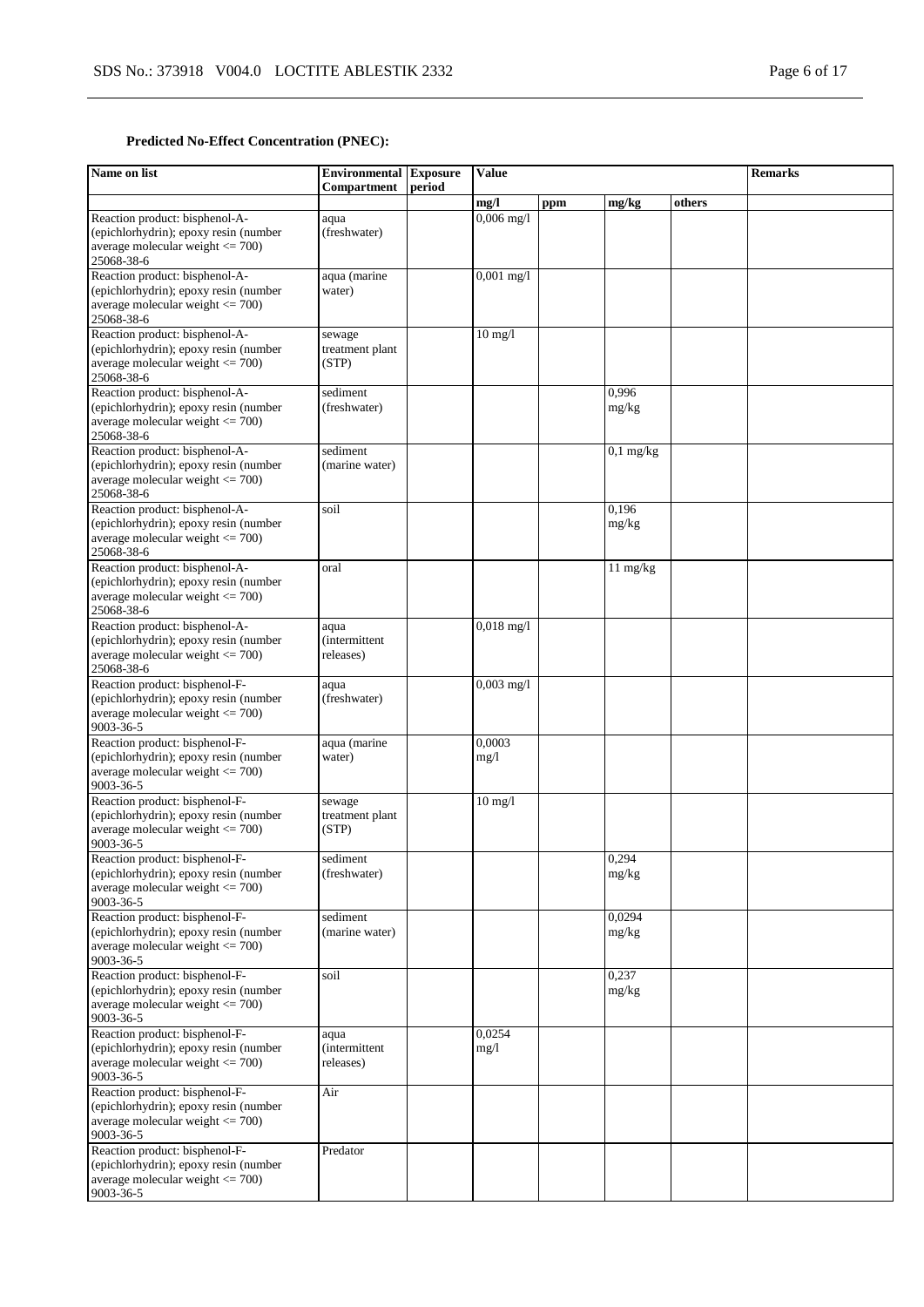# **Derived No-Effect Level (DNEL):**

| Name on list                                                                                                                  | <b>Application</b><br>Area | Route of<br><b>Exposure</b> | <b>Health Effect</b>                               | <b>Exposure</b><br>Time | <b>Value</b>    | <b>Remarks</b> |
|-------------------------------------------------------------------------------------------------------------------------------|----------------------------|-----------------------------|----------------------------------------------------|-------------------------|-----------------|----------------|
| Reaction product: bisphenol-A-<br>(epichlorhydrin); epoxy resin (number<br>average molecular weight $\leq$ 700)<br>25068-38-6 | Workers                    | dermal                      | Acute/short term<br>exposure -<br>systemic effects |                         | $8,33$ mg/kg    |                |
| Reaction product: bisphenol-A-<br>(epichlorhydrin); epoxy resin (number<br>average molecular weight $\leq$ 700)<br>25068-38-6 | Workers                    | Inhalation                  | Acute/short term<br>exposure -<br>systemic effects |                         | 12,25 mg/m3     |                |
| Reaction product: bisphenol-A-<br>(epichlorhydrin); epoxy resin (number<br>average molecular weight $\leq$ 700)<br>25068-38-6 | Workers                    | dermal                      | Long term<br>exposure -<br>systemic effects        |                         | $8,33$ mg/kg    |                |
| Reaction product: bisphenol-A-<br>(epichlorhydrin); epoxy resin (number<br>average molecular weight $\leq$ 700)<br>25068-38-6 | Workers                    | Inhalation                  | Long term<br>exposure -<br>systemic effects        |                         | $12,25$ mg/m3   |                |
| Reaction product: bisphenol-A-<br>(epichlorhydrin); epoxy resin (number<br>average molecular weight $<= 700$ )<br>25068-38-6  | General<br>population      | dermal                      | Acute/short term<br>exposure -<br>systemic effects |                         | 3,571 mg/kg     |                |
| Reaction product: bisphenol-A-<br>(epichlorhydrin); epoxy resin (number<br>average molecular weight $\leq$ 700)<br>25068-38-6 | General<br>population      | dermal                      | Long term<br>exposure -<br>systemic effects        |                         | 3,571 mg/kg     |                |
| Reaction product: bisphenol-A-<br>(epichlorhydrin); epoxy resin (number<br>average molecular weight $\leq$ 700)<br>25068-38-6 | General<br>population      | oral                        | Acute/short term<br>exposure -<br>systemic effects |                         | $0,75$ mg/kg    |                |
| Reaction product: bisphenol-A-<br>(epichlorhydrin); epoxy resin (number<br>average molecular weight $\leq$ 700)<br>25068-38-6 | General<br>population      | oral                        | Long term<br>exposure -<br>systemic effects        |                         | $0,75$ mg/kg    |                |
| Reaction product: bisphenol-A-<br>(epichlorhydrin); epoxy resin (number<br>average molecular weight $\leq$ 700)<br>25068-38-6 | General<br>population      | inhalation                  | Acute/short term<br>exposure -<br>systemic effects |                         | $0,75$ mg/m $3$ |                |
| Reaction product: bisphenol-A-<br>(epichlorhydrin); epoxy resin (number<br>average molecular weight $\leq$ 700)<br>25068-38-6 | General<br>population      | inhalation                  | Long term<br>exposure -<br>systemic effects        |                         | $0,75$ mg/m $3$ |                |
| Reaction product: bisphenol-F-<br>(epichlorhydrin); epoxy resin (number<br>average molecular weight $\leq$ 700)<br>9003-36-5  | Workers                    | dermal                      | Long term<br>exposure -<br>systemic effects        |                         | $104,15$ mg/kg  |                |
| Reaction product: bisphenol-F-<br>(epichlorhydrin); epoxy resin (number<br>average molecular weight $\leq$ 700)<br>9003-36-5  | Workers                    | Inhalation                  | Long term<br>exposure -<br>systemic effects        |                         | 29,39 mg/m3     |                |
| Reaction product: bisphenol-F-<br>(epichlorhydrin); epoxy resin (number<br>average molecular weight $\leq$ 700)<br>9003-36-5  | General<br>population      | dermal                      | Long term<br>exposure -<br>systemic effects        |                         | $62,5$ mg/kg    |                |
| Reaction product: bisphenol-F-<br>(epichlorhydrin); epoxy resin (number<br>average molecular weight $\leq$ 700)<br>9003-36-5  | General<br>population      | Inhalation                  | Long term<br>exposure -<br>systemic effects        |                         | 8,7 mg/m3       |                |
| Reaction product: bisphenol-F-<br>(epichlorhydrin); epoxy resin (number<br>average molecular weight $\leq$ 700)<br>9003-36-5  | General<br>population      | oral                        | Long term<br>exposure -<br>systemic effects        |                         | $6,25$ mg/kg    |                |

# **Biological Exposure Indices:**

None

# **8.2. Exposure controls:**

Engineering controls: Ensure good ventilation/extraction.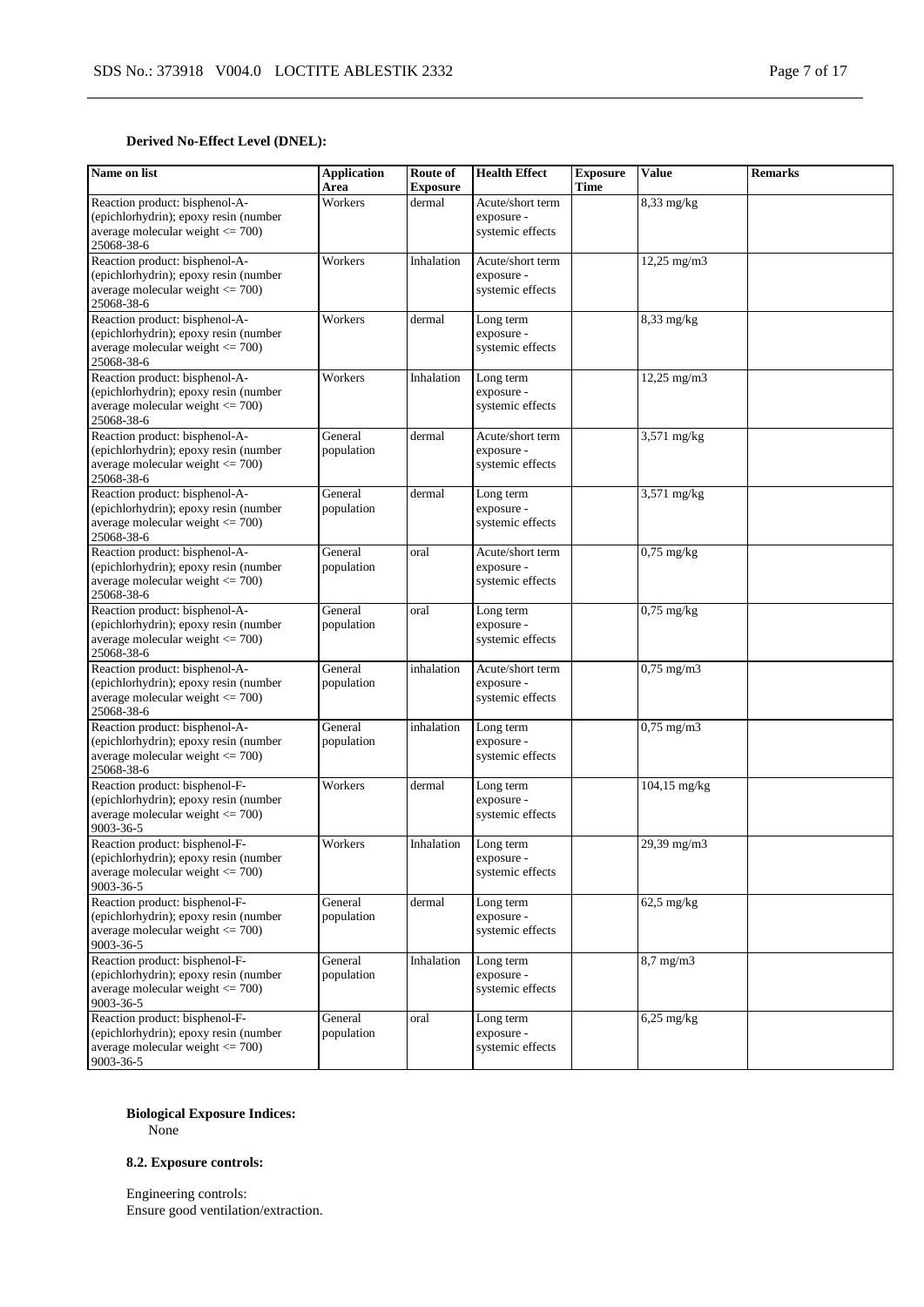Respiratory protection: Ensure adequate ventilation. An approved mask or respirator fitted with an organic vapour cartridge should be worn if the product is used in a poorly ventilated area Filter type: A (EN 14387)

Hand protection: Chemical-resistant protective gloves (EN 374). Suitable materials for short-term contact or splashes (recommended: at least protection index 2, corresponding to > 30 minutes permeation time as per EN 374): nitrile rubber (NBR; >= 0.4 mm thickness) Suitable materials for longer, direct contact (recommended: protection index 6, corresponding to > 480 minutes permeation time as per EN 374): nitrile rubber (NBR;  $>= 0.4$  mm thickness)

This information is based on literature references and on information provided by glove manufacturers, or is derived by analogy with similar substances. Please note that in practice the working life of chemical-resistant protective gloves may be considerably shorter than the permeation time determined in accordance with EN 374 as a result of the many influencing factors (e.g. temperature). If signs of wear and tear are noticed then the gloves should be replaced.

Eye protection:

Safety glasses with sideshields or chemical safety goggles should be worn if there is a risk of splashing. Protective eye equipment should conform to EN166.

Skin protection:

Wear suitable protective clothing.

Protective clothing should conform to EN 14605 for liquid splashes or to EN 13982 for dusts.

Advices to personal protection equipment:

The information provided on personal protective equipment is for guidance purposes only. A full risk assessment should be conducted prior to using this product to determine the appropriate personal protective equipment to suit local conditions. Personal protective equipment should conform to the relevant EN standard.

# **SECTION 9: Physical and chemical properties**

# **9.1. Information on basic physical and chemical properties**

| Appearance                             | solid                              |
|----------------------------------------|------------------------------------|
|                                        | solid                              |
|                                        | black                              |
| Odor                                   | mild                               |
| Odour threshold                        | No data available / Not applicable |
| pH                                     | No data available / Not applicable |
| Melting point                          | No data available / Not applicable |
| Solidification temperature             | No data available / Not applicable |
| Initial boiling point                  | No data available / Not applicable |
| Flash point                            | $>100$ °C ( $>212$ °F)             |
| Evaporation rate                       | No data available / Not applicable |
| Flammability                           | No data available / Not applicable |
| <b>Explosive limits</b>                | No data available / Not applicable |
| Vapour pressure                        | No data available / Not applicable |
| Relative vapour density:               | No data available / Not applicable |
| Density                                | No data available / Not applicable |
| <b>Bulk</b> density                    | No data available / Not applicable |
| Solubility                             | No data available / Not applicable |
| Solubility (qualitative)               | No data available / Not applicable |
| Partition coefficient: n-octanol/water | No data available / Not applicable |
| Auto-ignition temperature              | No data available / Not applicable |
| Decomposition temperature              | No data available / Not applicable |
| Viscosity                              | $65 - 85$ pa.s                     |
| $\Omega$                               |                                    |
| Viscosity (kinematic)                  | No data available / Not applicable |
| <b>Explosive properties</b>            | No data available / Not applicable |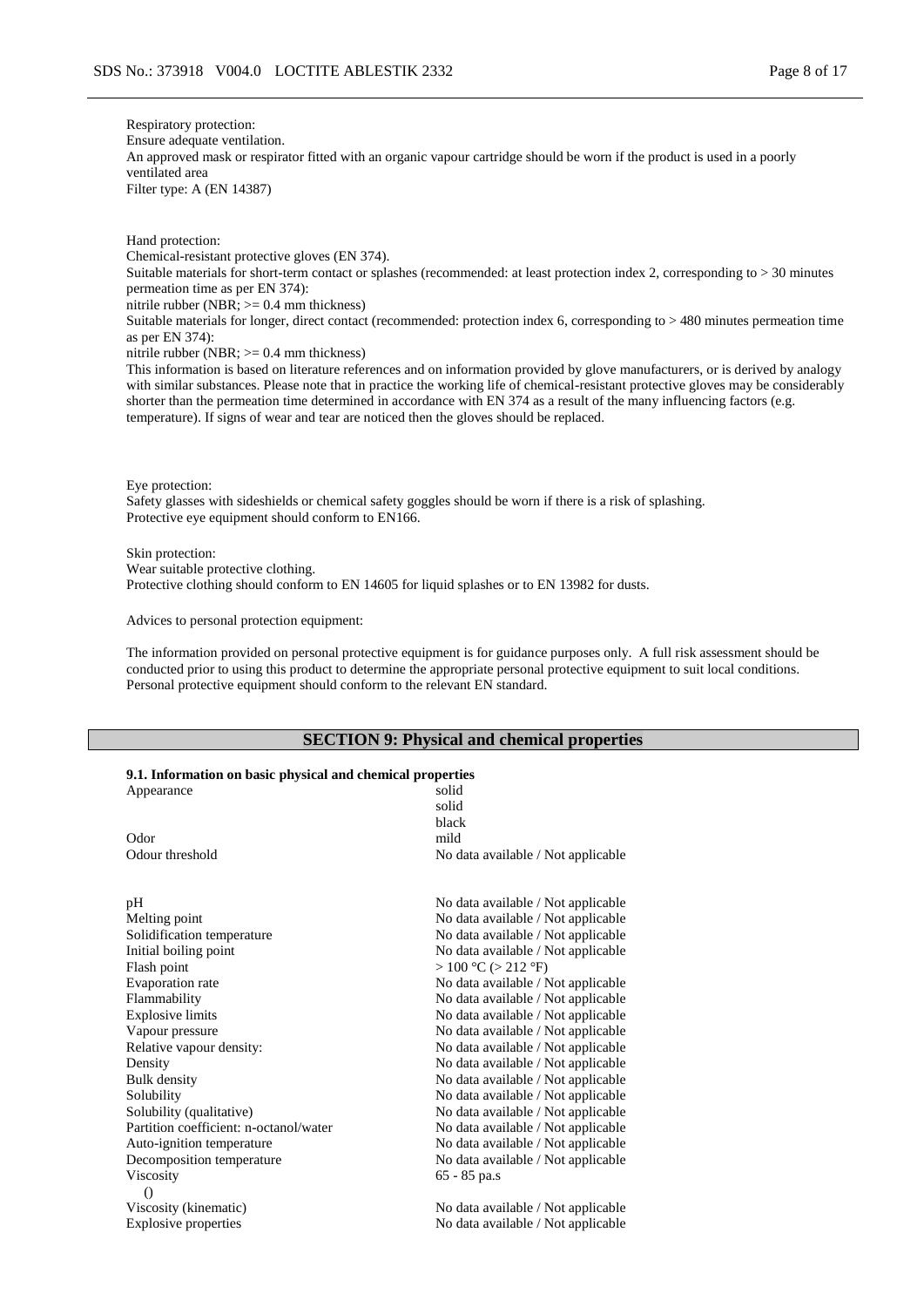Oxidising properties No data available / Not applicable

#### **9.2. Other information**

No data available / Not applicable

# **SECTION 10: Stability and reactivity**

#### **10.1. Reactivity**

Reacts with alcohols and amines. Reacts with oxidants, acids and lyes Reaction with some curing agents may produce an exothermic reaction which in large masses could cause runaway polymerization.

#### **10.2. Chemical stability**

Stable under recommended storage conditions.

#### **10.3. Possibility of hazardous reactions**

See section reactivity

#### **10.4. Conditions to avoid**

No decomposition if stored and applied as directed.

#### **10.5. Incompatible materials**

See section reactivity.

#### **10.6. Hazardous decomposition products**

Hydrocarbons carbon oxides. nitrogen oxides Rapid polymerisation may generate excessive heat and pressure.

# **SECTION 11: Toxicological information**

#### **11.1. Information on toxicological effects**

#### **Acute oral toxicity:**

The mixture is classified based on calculation method referring to the classified substances present in the mixture.

| Hazardous substances                                           | Value | <b>Value</b>    | <b>Species</b> | <b>Method</b>                                   |
|----------------------------------------------------------------|-------|-----------------|----------------|-------------------------------------------------|
| CAS-No.                                                        | type  |                 |                |                                                 |
| Epichlorohyd.-bisphenol<br>A resin $MW \leq 700$<br>25068-38-6 | LD50  | $>$ 2.000 mg/kg | rat            | OECD Guideline 420 (Acute Oral Toxicity)        |
| Fenuron<br>$101 - 42 - 8$                                      | LD50  | $6.400$ mg/kg   | rat            | not specified                                   |
| Trimethylolpropane<br>triglycidyl ether<br>30499-70-8          | LD50  | $>$ 2.000 mg/kg | rat            | not specified                                   |
| Bisphenol-F<br>epichlorhydrin resin;<br>MW<700<br>9003-36-5    | LD50  | $> 5.000$ mg/kg | rat            | <b>OECD</b> Guideline 401 (Acute Oral Toxicity) |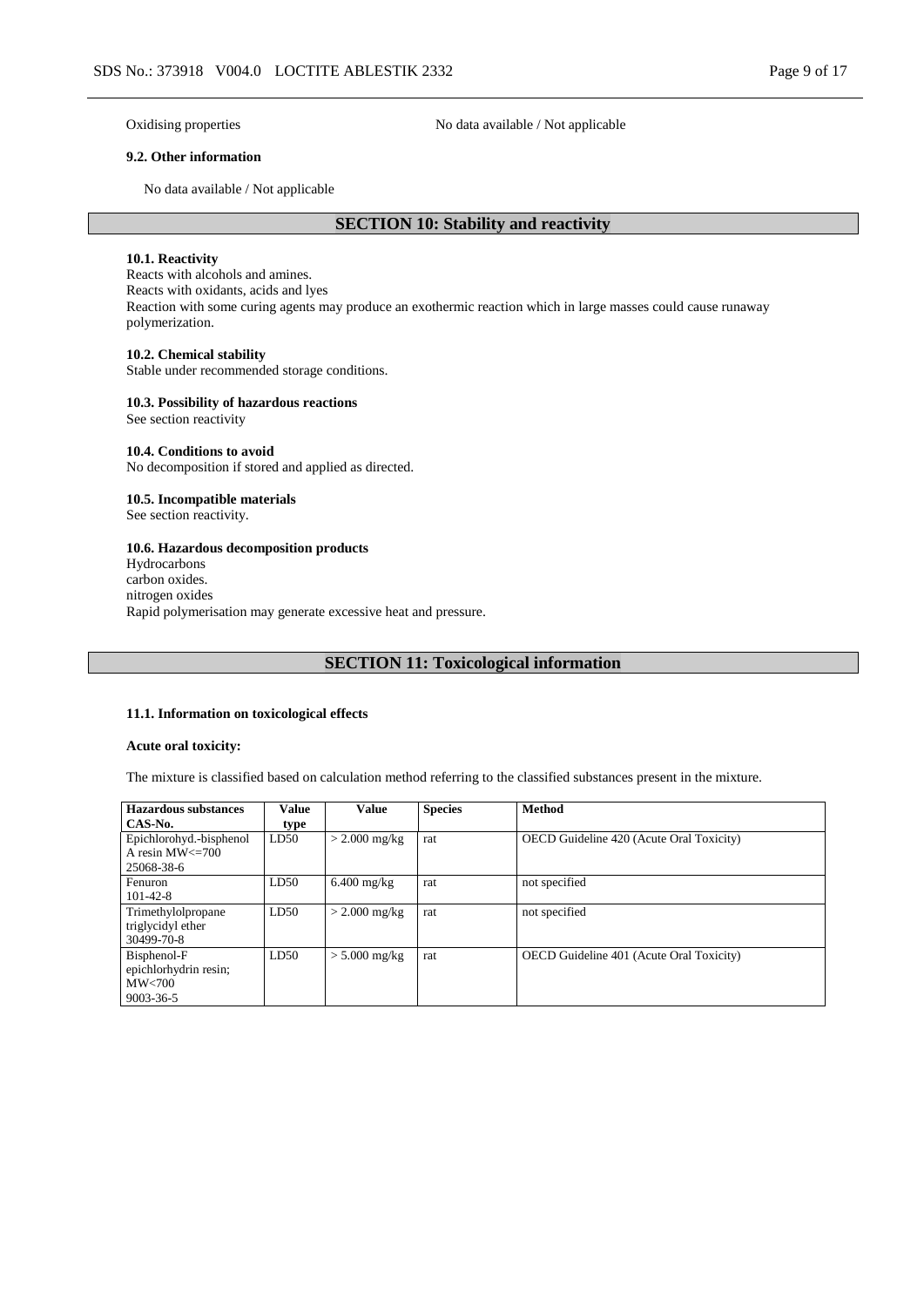#### **Acute dermal toxicity:**

The mixture is classified based on calculation method referring to the classified substances present in the mixture.

| <b>Hazardous substances</b> | <b>Value</b> | Value           | <b>Species</b> | <b>Method</b>                              |
|-----------------------------|--------------|-----------------|----------------|--------------------------------------------|
| CAS-No.                     | type         |                 |                |                                            |
| Epichlorohyd.-bisphenol     | LD50         | $>$ 2.000 mg/kg | rat            | not specified                              |
| A resin $MW \leq 700$       |              |                 |                |                                            |
| 25068-38-6                  |              |                 |                |                                            |
| Fenuron                     | LD50         | $> 8.000$ mg/kg | rat            | not specified                              |
| $101 - 42 - 8$              |              |                 |                |                                            |
| Trimethylolpropane          | LD50         | $>$ 2.000 mg/kg | rat            | not specified                              |
| triglycidyl ether           |              |                 |                |                                            |
| 30499-70-8                  |              |                 |                |                                            |
| Bisphenol-F                 | LD50         | $>$ 2.000 mg/kg | rat            | OECD Guideline 402 (Acute Dermal Toxicity) |
| epichlorhydrin resin;       |              |                 |                |                                            |
| MW<700                      |              |                 |                |                                            |
| 9003-36-5                   |              |                 |                |                                            |

## **Acute inhalative toxicity:**

No data available.

#### **Skin corrosion/irritation:**

The mixture is classified based on calculation method referring to the classified substances present in the mixture.

| <b>Hazardous</b> substances | <b>Result</b> | <b>Exposure</b> | <b>Species</b>  | <b>Method</b>                                            |
|-----------------------------|---------------|-----------------|-----------------|----------------------------------------------------------|
| CAS-No.                     |               | time            |                 |                                                          |
| Epichlorohyd.-bisphenol     | moderately    | 24h             | rabbit          | Draize Test                                              |
| A resin $MW \leq 700$       | irritating    |                 |                 |                                                          |
| 25068-38-6                  |               |                 |                 |                                                          |
| Trimethylolpropane          | not corrosive |                 | Human,          | OECD Guideline 431 (In Vitro Skin Corrosion:             |
| triglycidyl ether           |               |                 | EpiDermTM SIT   | Reconstructed Human Epidermis (RHE) Test Method)         |
| 30499-70-8                  |               |                 | $(EPI-200)$ ,   |                                                          |
|                             |               |                 | Reconstructed   |                                                          |
|                             |               |                 | Human           |                                                          |
|                             |               |                 | Epidermis (RHE) |                                                          |
| Bisphenol-F                 | irritating    | 4 h             | rabbit          | OECD Guideline 404 (Acute Dermal Irritation / Corrosion) |
| epichlorhydrin resin;       |               |                 |                 |                                                          |
| MW<700                      |               |                 |                 |                                                          |
| 9003-36-5                   |               |                 |                 |                                                          |

#### **Serious eye damage/irritation:**

The mixture is classified based on calculation method referring to the classified substances present in the mixture.

| Hazardous substances<br>CAS-No.                                | Result         | <b>Exposure</b><br>time | <b>Species</b> | <b>Method</b>                                                |
|----------------------------------------------------------------|----------------|-------------------------|----------------|--------------------------------------------------------------|
| Epichlorohyd.-bisphenol<br>A resin $MW \leq 700$<br>25068-38-6 | not irritating |                         | rabbit         | <b>OECD</b> Guideline 405 (Acute Eye Irritation / Corrosion) |
| Bisphenol-F<br>epichlorhydrin resin;<br>MW<700<br>9003-36-5    | not irritating |                         | rabbit         | <b>OECD</b> Guideline 405 (Acute Eye Irritation / Corrosion) |

## **Respiratory or skin sensitization:**

The mixture is classified based on threshold limits referring to the classified substances present in the mixture.

| Hazardous substances    | <b>Result</b> | <b>Test type</b>      | <b>Species</b> | <b>Method</b>                           |
|-------------------------|---------------|-----------------------|----------------|-----------------------------------------|
| CAS-No.                 |               |                       |                |                                         |
| Epichlorohyd.-bisphenol | sensitising   | Mouse local lymphnode | mouse          | OECD Guideline 429 (Skin Sensitisation: |
| A resin $MW \leq 700$   |               | assay (LLNA)          |                | Local Lymph Node Assay)                 |
| 25068-38-6              |               |                       |                |                                         |
| Bisphenol-F             | sensitising   | Mouse local lymphnode | mouse          | OECD Guideline 429 (Skin Sensitisation: |
| epichlorhydrin resin;   |               | assay (LLNA)          |                | Local Lymph Node Assay)                 |
| $\text{MW}$ <700        |               |                       |                |                                         |
| 9003-36-5               |               |                       |                |                                         |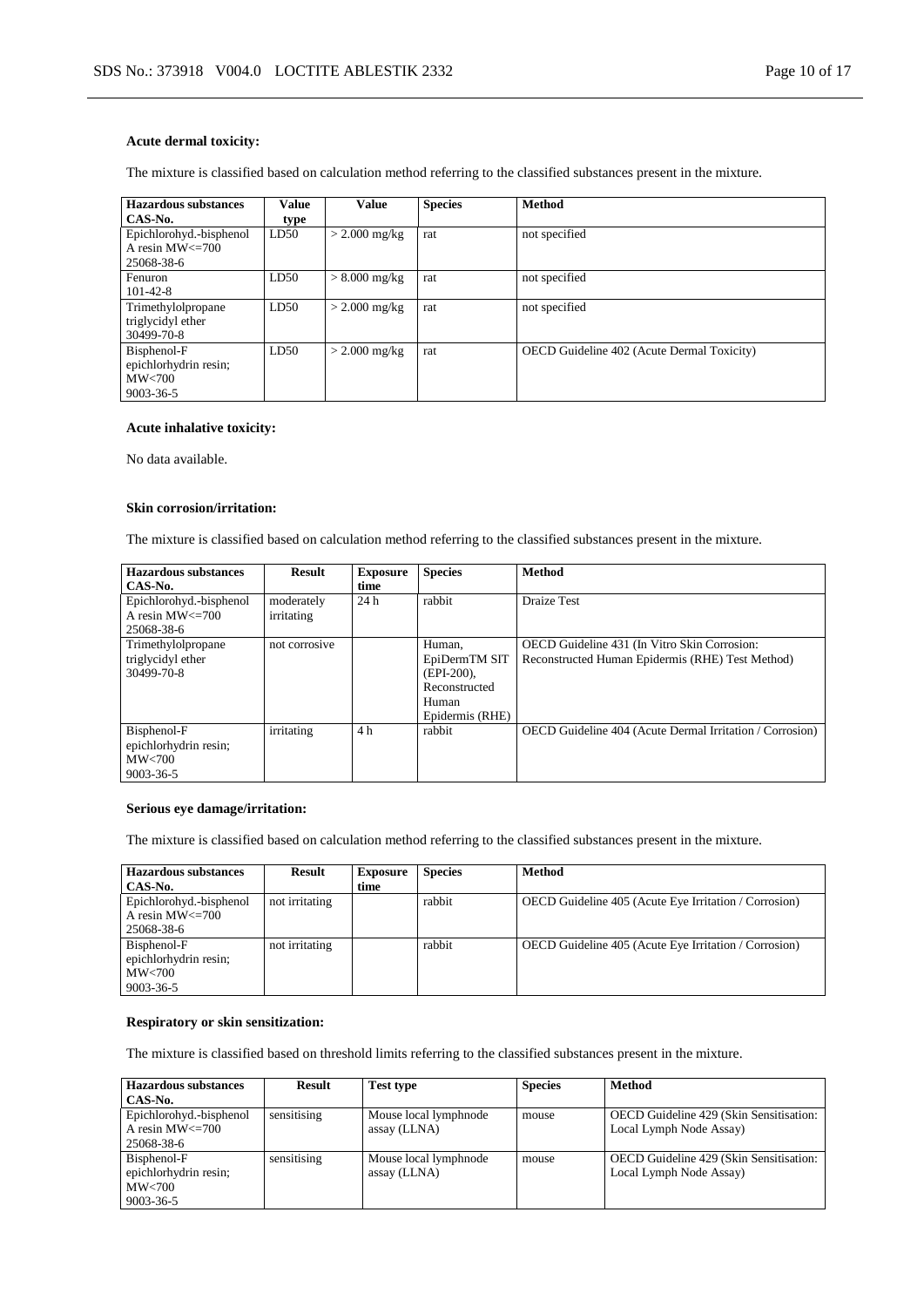# **Germ cell mutagenicity:**

The mixture is classified based on threshold limits referring to the classified substances present in the mixture.

| <b>Hazardous substances</b><br>CAS-No.                                 | <b>Result</b> | Type of study /<br>Route of<br>administration           | <b>Metabolic</b><br>activation /<br><b>Exposure time</b> | <b>Species</b> | <b>Method</b>                                                                                                 |
|------------------------------------------------------------------------|---------------|---------------------------------------------------------|----------------------------------------------------------|----------------|---------------------------------------------------------------------------------------------------------------|
| Epichlorohyd.-bisphenol<br>A resin $MW < = 700$<br>25068-38-6          | negative      | bacterial reverse<br>mutation assay (e.g.<br>Ames test) | with and without                                         |                | OECD Guideline 472 (Genetic<br>Toxicology: Escherichia coli,<br><b>Reverse Mutation Assay</b> )               |
| Bisphenol-F<br>epichlorhydrin resin;<br>MW<700<br>9003-36-5            | positive      | bacterial reverse<br>mutation assay (e.g.<br>Ames test) | with and without                                         |                | <b>OECD</b> Guideline 471<br>(Bacterial Reverse Mutation)<br>Assay)                                           |
| Epichlorohyd.-bisphenol<br>A resin $MW < = 700$<br>25068-38-6          | negative      | oral: gavage                                            |                                                          | mouse          | not specified                                                                                                 |
| Bisphenol-F<br>epichlorhydrin resin;<br>$\text{MW} < 700$<br>9003-36-5 | negative      | oral: gavage                                            |                                                          | mouse          | <b>OECD</b> Guideline 474<br>(Mammalian Erythrocyte)<br>Micronucleus Test)                                    |
| Bisphenol-F<br>epichlorhydrin resin;<br>MW<700<br>9003-36-5            | negative      | oral: gavage                                            |                                                          | rat            | <b>OECD</b> Guideline 486<br>(Unscheduled DNA Synthesis)<br>(UDS) Test with Mammalian<br>Liver Cells in vivo) |

#### **Carcinogenicity**

The mixture is classified based on threshold limits referring to the classified substances present in the mixture.

| <b>Hazardous components</b><br>CAS-No. | <b>Result</b>    | Route of<br>application | <b>Exposure</b><br>time / | <b>Species</b> | <b>Sex</b>  | <b>Method</b>      |
|----------------------------------------|------------------|-------------------------|---------------------------|----------------|-------------|--------------------|
|                                        |                  |                         | <b>Frequency</b>          |                |             |                    |
|                                        |                  |                         | of treatment              |                |             |                    |
| Epichlorohyd.-bisphenol                | not carcinogenic | dermal                  | 2 y                       | mouse          | male        | OECD Guideline 453 |
| A resin $MW \le 700$                   |                  |                         | daily                     |                |             | (Combined Chronic  |
| 25068-38-6                             |                  |                         |                           |                |             | Toxicity/          |
|                                        |                  |                         |                           |                |             | Carcinogenicity    |
|                                        |                  |                         |                           |                |             | Studies)           |
| Epichlorohyd.-bisphenol                | not carcinogenic | oral: gavage            | 2 y                       | rat            | male/female | OECD Guideline 453 |
| A resin $MW \le 700$                   |                  |                         | daily                     |                |             | (Combined Chronic  |
| 25068-38-6                             |                  |                         |                           |                |             | Toxicity/          |
|                                        |                  |                         |                           |                |             | Carcinogenicity    |
|                                        |                  |                         |                           |                |             | Studies)           |

## **Reproductive toxicity:**

The mixture is classified based on threshold limits referring to the classified substances present in the mixture.

| Hazardous substances                                              | <b>Result / Value</b>                                                 | <b>Test type</b>            | Route of     | <b>Species</b> | <b>Method</b>                                                                  |
|-------------------------------------------------------------------|-----------------------------------------------------------------------|-----------------------------|--------------|----------------|--------------------------------------------------------------------------------|
| CAS-No.                                                           |                                                                       |                             | application  |                |                                                                                |
| Epichlorohyd.-bisphenol<br>A resin $MW \le 700$<br>25068-38-6     | NOAEL $P \ge 50$ mg/kg<br>NOAEL $F1 \ge 750$ mg/kg                    | Two<br>generation<br>study  | oral: gavage | rat            | OECD Guideline 416 (Two-<br>Generation Reproduction<br><b>Toxicity Study</b> ) |
|                                                                   | NOAEL $F2 \ge 750$ mg/kg                                              |                             |              |                |                                                                                |
| Bisphenol-F<br>epichlorhydrin resin;<br>MW<700<br>$9003 - 36 - 5$ | NOAEL $P > 750$ mg/kg<br>NOAEL $F1$ 750 mg/kg<br>NOAEL $F2$ 750 mg/kg | two-<br>generation<br>study | oral: gavage | rat            | OECD Guideline 416 (Two-<br>Generation Reproduction<br><b>Toxicity Study</b> ) |

#### **STOT-single exposure:**

No data available.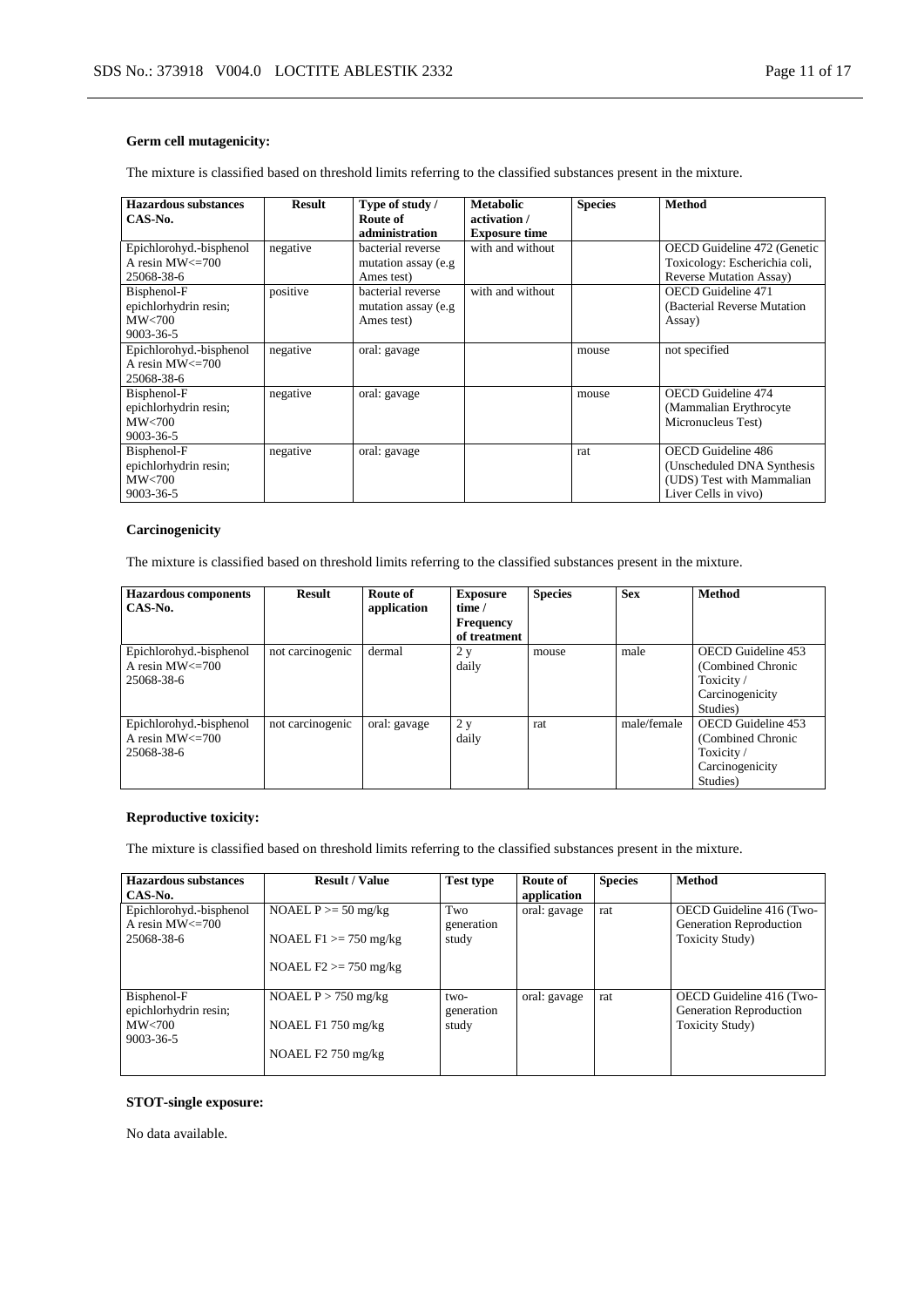# **STOT-repeated exposure::**

The mixture is classified based on threshold limits referring to the classified substances present in the mixture.

| <b>Hazardous substances</b> | <b>Result / Value</b>     | Route of     | <b>Exposure time /</b> | <b>Species</b> | <b>Method</b>             |
|-----------------------------|---------------------------|--------------|------------------------|----------------|---------------------------|
| CAS-No.                     |                           | application  | <b>Frequency of</b>    |                |                           |
|                             |                           |              | treatment              |                |                           |
| Epichlorohyd.-bisphenol     | NOAEL 50 $mg/kg$          | oral: gavage | 14 w                   | rat            | OECD Guideline 408        |
| A resin $MW \leq 700$       |                           |              | daily                  |                | (Repeated Dose 90-Day)    |
| 25068-38-6                  |                           |              |                        |                | Oral Toxicity in Rodents) |
| Bisphenol-F                 | NOAEL $250 \text{ mg/kg}$ | oral: gavage | 13 w                   | rat            | OECD Guideline 408        |
| epichlorhydrin resin;       |                           |              | daily                  |                | (Repeated Dose 90-Day)    |
| MW<700                      |                           |              |                        |                | Oral Toxicity in Rodents) |
| 9003-36-5                   |                           |              |                        |                |                           |

# **Aspiration hazard:**

No data available.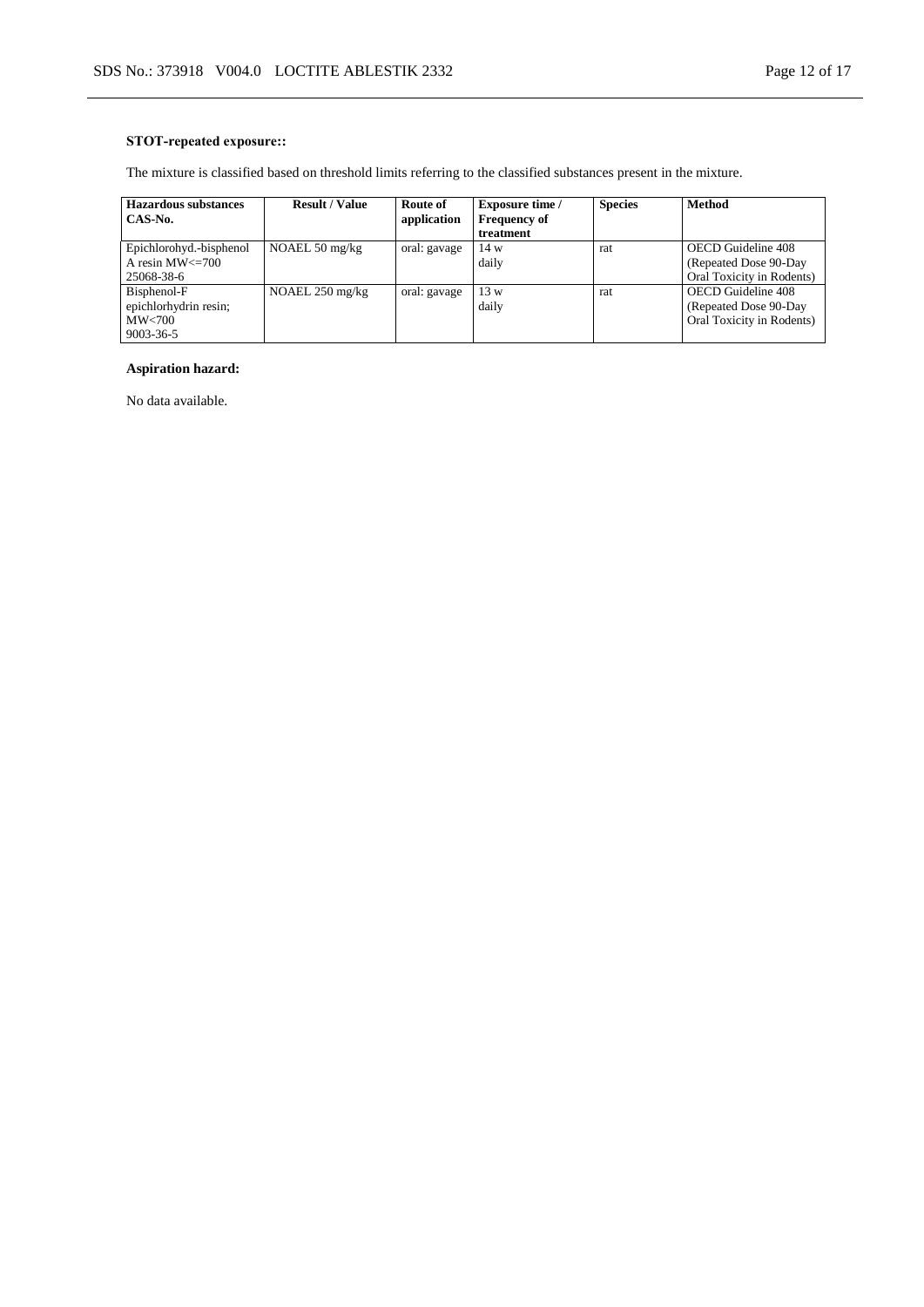## **SECTION 12: Ecological information**

### **General ecological information:**

Do not empty into drains / surface water / ground water.

#### **12.1. Toxicity**

## **Toxicity (Fish):**

The mixture is classified based on calculation method referring to the classified substances present in the mixture.

| Hazardous substances                             | Value | Value               | <b>Exposure time Species</b> |                     | <b>Method</b>                                            |
|--------------------------------------------------|-------|---------------------|------------------------------|---------------------|----------------------------------------------------------|
| CAS-No.                                          | type  |                     |                              |                     |                                                          |
| Epichlorohyd.-bisphenol A<br>resin $MW \leq 700$ | LC50  | $1,75 \text{ mg}/1$ | 96 h                         | Oncorhynchus mykiss | OECD Guideline 203 (Fish,<br><b>Acute Toxicity Test)</b> |
| 25068-38-6                                       |       |                     |                              |                     |                                                          |
| Fenuron                                          | LC50  | $204 \text{ mg}/1$  | 96 h                         | Oncorhynchus mykiss | OECD Guideline 203 (Fish,                                |
| $101 - 42 - 8$                                   |       |                     |                              |                     | <b>Acute Toxicity Test)</b>                              |
| Trimethylolpropane                               | LC50  | 75 mg/l             | 96 h                         | Cyprinus carpio     | OECD Guideline 203 (Fish,                                |
| triglycidyl ether                                |       |                     |                              |                     | <b>Acute Toxicity Test)</b>                              |
| 30499-70-8                                       |       |                     |                              |                     |                                                          |
| Bisphenol-F epichlorhydrin                       | LC50  | $5.7 \text{ mg}/l$  | 96 h                         | Leuciscus idus      | OECD Guideline 203 (Fish,                                |
| resin; $MW<700$                                  |       |                     |                              |                     | <b>Acute Toxicity Test)</b>                              |
| 9003-36-5                                        |       |                     |                              |                     |                                                          |

## **Toxicity (Daphnia):**

The mixture is classified based on calculation method referring to the classified substances present in the mixture.

| <b>Hazardous substances</b>         | Value | <b>Value</b>        | <b>Exposure time Species</b> |               | Method                    |
|-------------------------------------|-------|---------------------|------------------------------|---------------|---------------------------|
| CAS-No.                             | type  |                     |                              |               |                           |
| Epichlorohyd.-bisphenol A           | EC50  | $1.7 \text{ mg}/1$  | 48 h                         | Daphnia magna | OECD Guideline 202        |
| resin $MW \leq 700$                 |       |                     |                              |               | (Daphnia sp. Acute)       |
| 25068-38-6                          |       |                     |                              |               | Immobilisation Test)      |
| Trimethylolpropane triglycidyl EC50 |       | $3.7 \text{ mg}/1$  | 48 h                         | Daphnia magna | <b>OECD</b> Guideline 202 |
| ether                               |       |                     |                              |               | (Daphnia sp. Acute        |
| 30499-70-8                          |       |                     |                              |               | Immobilisation Test)      |
| Bisphenol-F epichlorhydrin          | EC50  | $2,55 \text{ mg}/1$ | 48 h                         | Daphnia magna | <b>OECD</b> Guideline 202 |
| resin; MW<700                       |       |                     |                              |               | (Daphnia sp. Acute        |
| 9003-36-5                           |       |                     |                              |               | Immobilisation Test)      |

#### **Chronic toxicity to aquatic invertebrates**

The mixture is classified based on calculation method referring to the classified substances present in the mixture.

| <b>Hazardous substances</b><br>CAS-No.                        | Value               | Value              | <b>Exposure time Species</b> |               | Method                                          |
|---------------------------------------------------------------|---------------------|--------------------|------------------------------|---------------|-------------------------------------------------|
| Epichlorohyd.-bisphenol A<br>resin $MW < = 700$<br>25068-38-6 | type<br><b>NOEC</b> | $0.3 \text{ mg}/1$ | 21 d                         | Daphnia magna | OECD 211 (Daphnia)<br>magna, Reproduction Test) |
| Bisphenol-F epichlorhydrin<br>resin; MW<700<br>9003-36-5      | <b>NOEC</b>         | $0.3 \text{ mg}/1$ | 21 d                         | Daphnia magna | OECD 211 (Daphnia)<br>magna, Reproduction Test) |

**Toxicity (Algae):**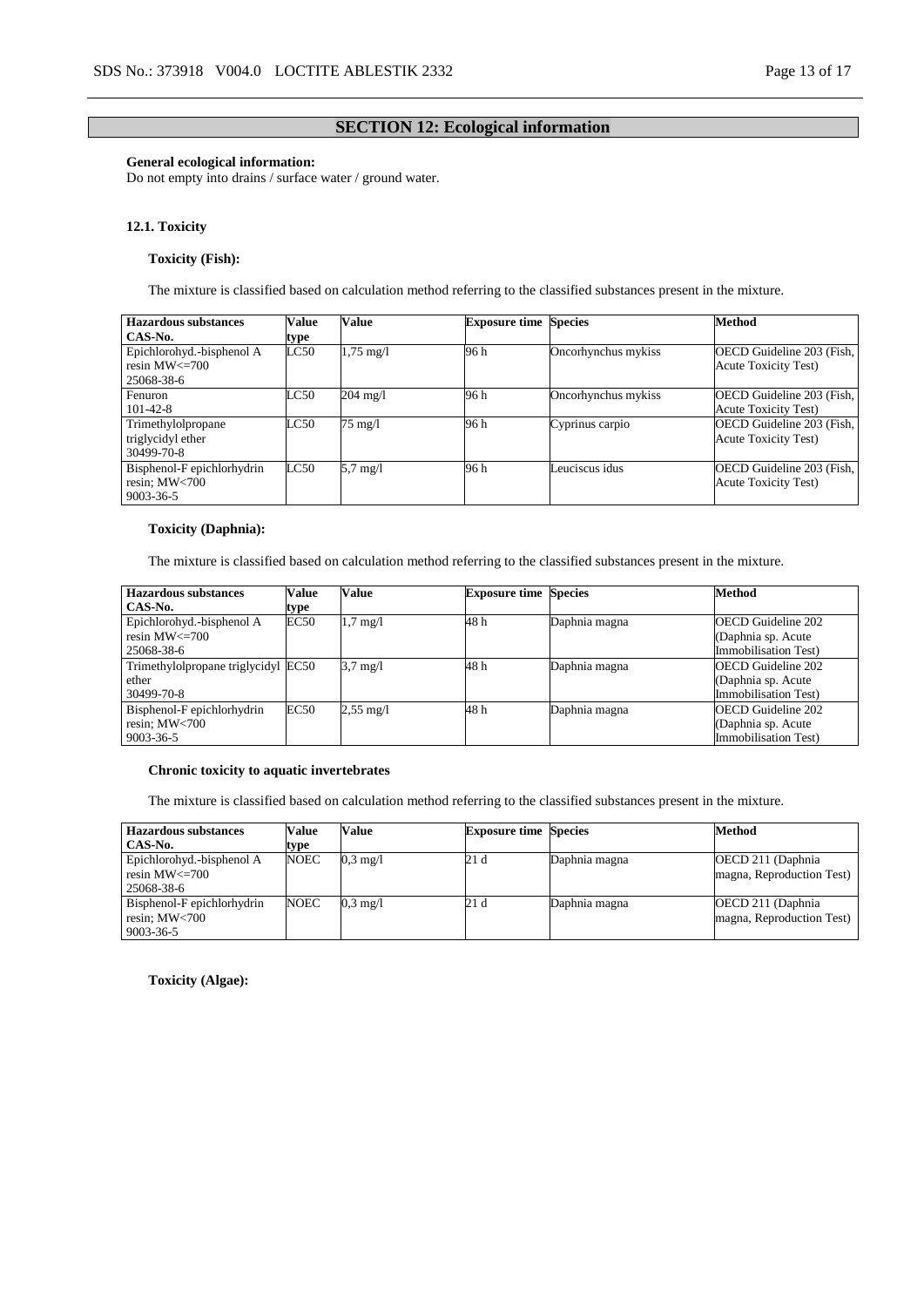The mixture is classified based on calculation method referring to the classified substances present in the mixture.

| Hazardous substances                | Value       | Value               | <b>Exposure time Species</b> |                                 | Method                    |
|-------------------------------------|-------------|---------------------|------------------------------|---------------------------------|---------------------------|
| CAS-No.                             | type        |                     |                              |                                 |                           |
| Epichlorohyd.-bisphenol A           | <b>EC50</b> | $>11 \text{ mg/l}$  | 72 h                         | Scenedesmus capricornutum       | OECD Guideline 201 (Alga, |
| resin $MW \leq 700$                 |             |                     |                              |                                 | Growth Inhibition Test)   |
| 25068-38-6                          |             |                     |                              |                                 |                           |
| Epichlorohyd.-bisphenol A           | <b>NOEC</b> | $4,2 \text{ mg}/1$  | 72 h                         | Scenedesmus capricornutum       | OECD Guideline 201 (Alga, |
| resin $MW \leq 700$                 |             |                     |                              |                                 | Growth Inhibition Test)   |
| 25068-38-6                          |             |                     |                              |                                 |                           |
| Fenuron                             | <b>EC50</b> | $1,55 \text{ mg}/1$ |                              | Ankistrodesmus falcatus         | not specified             |
| $101 - 42 - 8$                      |             |                     |                              |                                 |                           |
| Trimethylolpropane triglycidyl      | EC50        | $9 \text{ mg}/1$    | 72 h                         | Pseudokirchneriella subcapitata | OECD Guideline 201 (Alga, |
| ether                               |             |                     |                              |                                 | Growth Inhibition Test)   |
| 30499-70-8                          |             |                     |                              |                                 |                           |
| Trimethylolpropane triglycidyl NOEC |             | $2.5 \text{ mg}/1$  | 72 h                         | Pseudokirchneriella subcapitata | OECD Guideline 201 (Alga, |
| ether                               |             |                     |                              |                                 | Growth Inhibition Test)   |
| 30499-70-8                          |             |                     |                              |                                 |                           |
| Bisphenol-F epichlorhydrin          | EC50        | $1,8 \text{ mg}/1$  | 72 h                         | Pseudokirchneriella subcapitata | OECD Guideline 201 (Alga, |
| resin; MW<700                       |             |                     |                              |                                 | Growth Inhibition Test)   |
| $9003 - 36 - 5$                     |             |                     |                              |                                 |                           |

# **Toxicity to microorganisms**

The mixture is classified based on calculation method referring to the classified substances present in the mixture.

| <b>Hazardous substances</b>                                            | Value | Value              | <b>Exposure time Species</b> |                              | <b>Method</b>    |
|------------------------------------------------------------------------|-------|--------------------|------------------------------|------------------------------|------------------|
| CAS-No.                                                                | type  |                    |                              |                              |                  |
| Epichlorohyd.-bisphenol A<br>$\sqrt{\frac{1}{1}}$ resin MW $\leq$ =700 | IC50  | $100 \text{ mg}/1$ | 3 h                          | activated sludge, industrial | other guideline: |
| 25068-38-6                                                             |       |                    |                              |                              |                  |
| Bisphenol-F epichlorhydrin<br>resin; MW<700<br>9003-36-5               | IC50  | $\cdot$ 100 mg/l   |                              | activated sludge, industrial | other guideline: |

## **12.2. Persistence and degradability**

The product is not biodegradable.

| <b>Hazardous substances</b>    | <b>Result</b>              | <b>Test type</b> | <b>Degradability</b> | <b>Exposure</b> | <b>Method</b>                   |
|--------------------------------|----------------------------|------------------|----------------------|-----------------|---------------------------------|
| CAS-No.                        |                            |                  |                      | time            |                                 |
| Epichlorohyd.-bisphenol A      | not readily biodegradable. | aerobic          | 5 %                  | 28 d            | OECD Guideline 301 F (Ready     |
| resin $MW \leq 700$            |                            |                  |                      |                 | Biodegradability: Manometric    |
| 25068-38-6                     |                            |                  |                      |                 | <b>Respirometry Test)</b>       |
| Fenuron                        | not readily biodegradable. | aerobic          | $> 0 - 60\%$         | 28 d            | <b>OECD 301 A - F</b>           |
| $101 - 42 - 8$                 |                            |                  |                      |                 |                                 |
| Trimethylolpropane triglycidyl | not readily biodegradable. | aerobic          | 8 %                  | 28 d            | OECD Guideline 301 F (Ready     |
| ether                          |                            |                  |                      |                 | Biodegradability: Manometric    |
| 30499-70-8                     |                            |                  |                      |                 | <b>Respirometry Test)</b>       |
| Trimethylolpropane triglycidyl | not inherently             | aerobic          | 25 %                 | 28 d            | OECD Guideline 302 B (Inherent  |
| ether                          | biodegradable              |                  |                      |                 | biodegradability: Zahn-         |
| 30499-70-8                     |                            |                  |                      |                 | Wellens/EMPA Test)              |
| Bisphenol-F epichlorhydrin     | not readily biodegradable. | aerobic          | $0\%$                | 28d             | OECD Guideline 301 D (Ready     |
| resin: $MW<700$                |                            |                  |                      |                 | Biodegradability: Closed Bottle |
| 9003-36-5                      |                            |                  |                      |                 | Test)                           |

#### **12.3. Bioaccumulative potential**

No data available.

| <b>Hazardous substances</b><br>CAS-No. | <b>Bioconcentratio</b><br>n factor (BCF) | <b>Exposure time</b> | <b>Temperature</b> | <b>Species</b> | <b>Method</b> |
|----------------------------------------|------------------------------------------|----------------------|--------------------|----------------|---------------|
| Fenuron<br>$101 - 42 - 8$              |                                          |                      |                    | not specified  | not specified |

# **12.4. Mobility in soil**

Cured adhesives are immobile.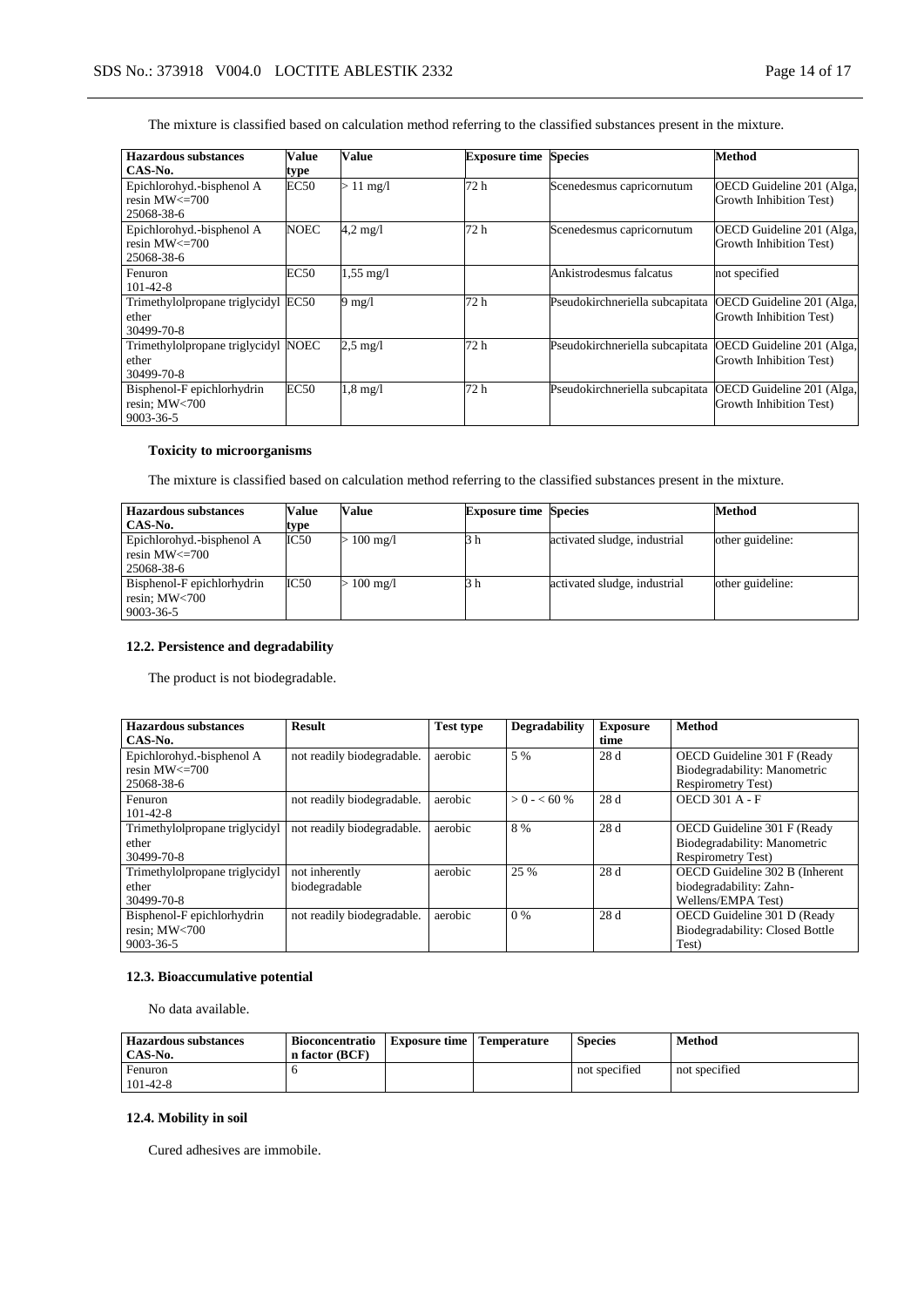| <b>Hazardous substances</b> | LogPow      | <b>Temperature</b> | <b>Method</b>                                                       |
|-----------------------------|-------------|--------------------|---------------------------------------------------------------------|
| CAS-No.                     |             |                    |                                                                     |
| Epichlorohyd.-bisphenol A   | 3.242       | $25^{\circ}$ C     | EU Method A.8 (Partition Coefficient)                               |
| resin $MW \leq 700$         |             |                    |                                                                     |
| 25068-38-6                  |             |                    |                                                                     |
| Fenuron                     | 0.98        |                    | not specified                                                       |
| $101 - 42 - 8$              |             |                    |                                                                     |
| Trimethylolpropane          | $\lt$ 3     |                    | OECD Guideline 117 (Partition Coefficient (n-octanol / water), HPLC |
| triglycidyl ether           |             |                    | Method)                                                             |
| 30499-70-8                  |             |                    |                                                                     |
| Bisphenol-F epichlorhydrin  | $2.7 - 3.6$ |                    | OECD Guideline 117 (Partition Coefficient (n-octanol / water), HPLC |
| resin; $MW<700$             |             |                    | Method)                                                             |
| 9003-36-5                   |             |                    |                                                                     |

#### **12.5. Results of PBT and vPvB assessment**

| <b>Hazardous substances</b>                   | <b>PBT</b> / vPvB                                                                    |
|-----------------------------------------------|--------------------------------------------------------------------------------------|
| CAS-No.                                       |                                                                                      |
| Epichlorohyd.-bisphenol A resin $MW \leq 700$ | Not fulfilling Persistent, Bioaccumulative and Toxic (PBT), very Persistent and very |
| 25068-38-6                                    | Bioaccumulative (vPvB) criteria.                                                     |
| Bisphenol-F epichlorhydrin resin; $MW<700$    | Not fulfilling Persistent, Bioaccumulative and Toxic (PBT), very Persistent and very |
| 9003-36-5                                     | Bioaccumulative (vPvB) criteria.                                                     |

#### **12.6. Other adverse effects**

No data available.

# **SECTION 13: Disposal considerations**

# **13.1. Waste treatment methods**

#### Product disposal:

Dispose of in accordance with local and national regulations.

## Disposal of uncleaned packages:

After use, tubes, cartons and bottles containing residual product should be disposed of as chemically contaminated waste in an authorised legal land fill site or incinerated.

Waste code

08 04 09 waste adhesives and sealants containing organic solvents and other dangerous substances

The valid EWC waste code numbers are source-related. The manufacturer is therefore unable to specify EWC waste codes for the articles or products used in the various sectors. The EWC codes listed are intended as a recommendation for users. We will be happy to advise you.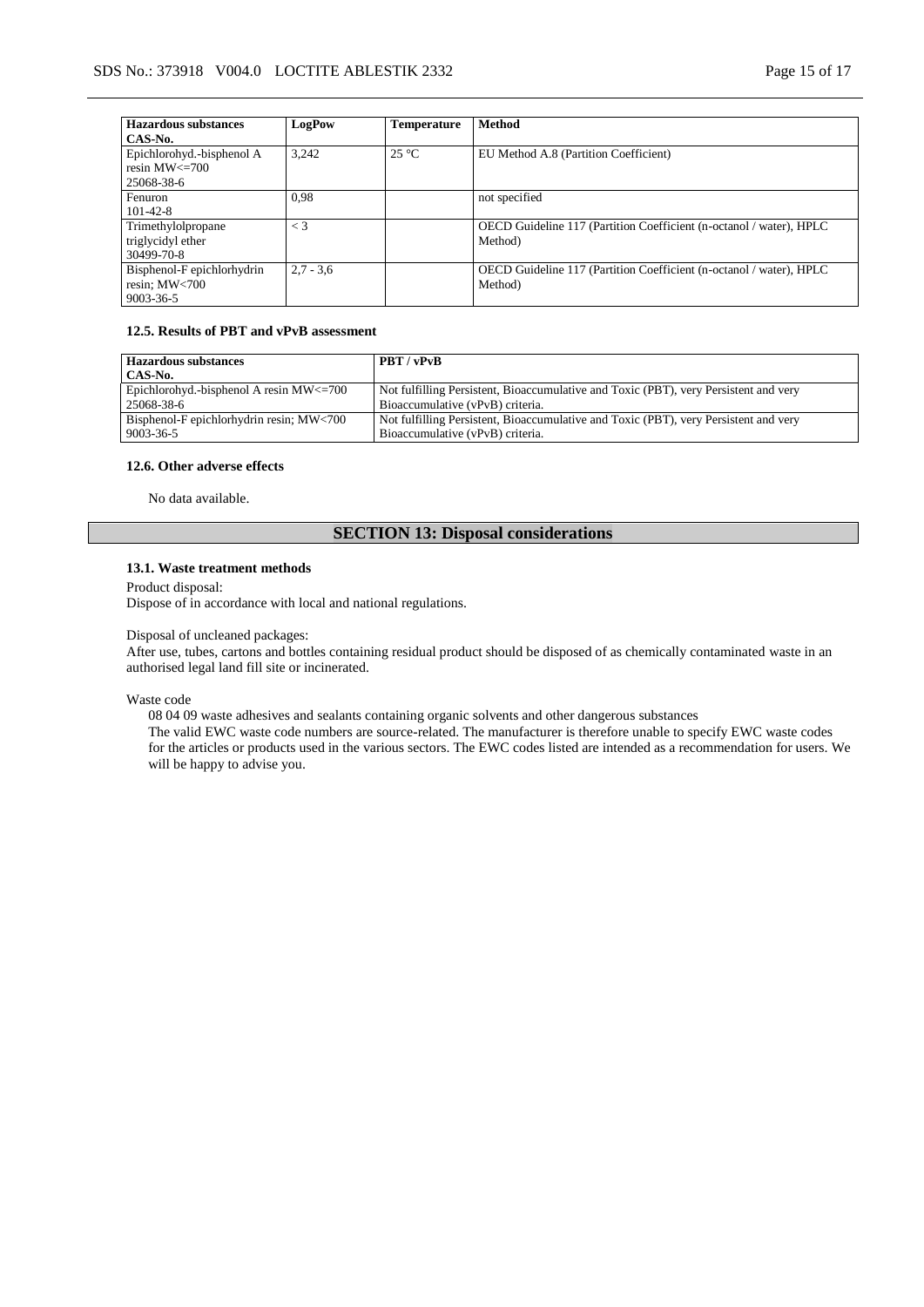| 14.1. | <b>UN</b> number                                                                                                                                                                                                                                                                                                                                                                                                                      |                                                                      |  |
|-------|---------------------------------------------------------------------------------------------------------------------------------------------------------------------------------------------------------------------------------------------------------------------------------------------------------------------------------------------------------------------------------------------------------------------------------------|----------------------------------------------------------------------|--|
|       | <b>ADR</b>                                                                                                                                                                                                                                                                                                                                                                                                                            | 3082                                                                 |  |
|       | <b>RID</b>                                                                                                                                                                                                                                                                                                                                                                                                                            | 3082                                                                 |  |
|       |                                                                                                                                                                                                                                                                                                                                                                                                                                       |                                                                      |  |
|       | ADN                                                                                                                                                                                                                                                                                                                                                                                                                                   | 3082                                                                 |  |
|       | <b>IMDG</b>                                                                                                                                                                                                                                                                                                                                                                                                                           | 3082                                                                 |  |
|       | <b>IATA</b>                                                                                                                                                                                                                                                                                                                                                                                                                           | 3082                                                                 |  |
| 14.2. | UN proper shipping name                                                                                                                                                                                                                                                                                                                                                                                                               |                                                                      |  |
|       | <b>ADR</b>                                                                                                                                                                                                                                                                                                                                                                                                                            | ENVIRONMENTALLY HAZARDOUS SUBSTANCE, LIQUID, N.O.S. (Epoxy<br>resin) |  |
|       | <b>RID</b>                                                                                                                                                                                                                                                                                                                                                                                                                            | ENVIRONMENTALLY HAZARDOUS SUBSTANCE, LIQUID, N.O.S. (Epoxy<br>resin) |  |
|       | <b>ADN</b>                                                                                                                                                                                                                                                                                                                                                                                                                            | ENVIRONMENTALLY HAZARDOUS SUBSTANCE, LIQUID, N.O.S. (Epoxy<br>resin) |  |
|       | <b>IMDG</b>                                                                                                                                                                                                                                                                                                                                                                                                                           | ENVIRONMENTALLY HAZARDOUS SUBSTANCE, LIQUID, N.O.S. (Epoxy<br>resin) |  |
|       | <b>IATA</b>                                                                                                                                                                                                                                                                                                                                                                                                                           | Environmentally hazardous substance, liquid, n.o.s. (Epoxy resin)    |  |
| 14.3. | Transport hazard class(es)                                                                                                                                                                                                                                                                                                                                                                                                            |                                                                      |  |
|       | <b>ADR</b>                                                                                                                                                                                                                                                                                                                                                                                                                            | 9                                                                    |  |
|       | <b>RID</b>                                                                                                                                                                                                                                                                                                                                                                                                                            | 9                                                                    |  |
|       | ADN                                                                                                                                                                                                                                                                                                                                                                                                                                   | 9                                                                    |  |
|       | <b>IMDG</b>                                                                                                                                                                                                                                                                                                                                                                                                                           | 9                                                                    |  |
|       | <b>IATA</b>                                                                                                                                                                                                                                                                                                                                                                                                                           | 9                                                                    |  |
| 14.4. | Packing group                                                                                                                                                                                                                                                                                                                                                                                                                         |                                                                      |  |
|       |                                                                                                                                                                                                                                                                                                                                                                                                                                       |                                                                      |  |
|       | <b>ADR</b>                                                                                                                                                                                                                                                                                                                                                                                                                            | Ш                                                                    |  |
|       | <b>RID</b>                                                                                                                                                                                                                                                                                                                                                                                                                            | Ш                                                                    |  |
|       | <b>ADN</b>                                                                                                                                                                                                                                                                                                                                                                                                                            | Ш                                                                    |  |
|       | <b>IMDG</b>                                                                                                                                                                                                                                                                                                                                                                                                                           | Ш                                                                    |  |
|       | <b>IATA</b>                                                                                                                                                                                                                                                                                                                                                                                                                           | III                                                                  |  |
| 14.5. |                                                                                                                                                                                                                                                                                                                                                                                                                                       | <b>Environmental hazards</b>                                         |  |
|       | <b>ADR</b>                                                                                                                                                                                                                                                                                                                                                                                                                            | not applicable                                                       |  |
|       | <b>RID</b>                                                                                                                                                                                                                                                                                                                                                                                                                            | not applicable                                                       |  |
|       | ADN                                                                                                                                                                                                                                                                                                                                                                                                                                   | not applicable                                                       |  |
|       | IMDG                                                                                                                                                                                                                                                                                                                                                                                                                                  | Marine pollutant                                                     |  |
|       | <b>IATA</b>                                                                                                                                                                                                                                                                                                                                                                                                                           | not applicable                                                       |  |
| 14.6. | Special precautions for user                                                                                                                                                                                                                                                                                                                                                                                                          |                                                                      |  |
|       | ADR                                                                                                                                                                                                                                                                                                                                                                                                                                   | not applicable                                                       |  |
|       |                                                                                                                                                                                                                                                                                                                                                                                                                                       | Tunnelcode:                                                          |  |
|       | <b>RID</b>                                                                                                                                                                                                                                                                                                                                                                                                                            | not applicable                                                       |  |
|       | <b>ADN</b>                                                                                                                                                                                                                                                                                                                                                                                                                            | not applicable                                                       |  |
|       | <b>IMDG</b>                                                                                                                                                                                                                                                                                                                                                                                                                           | not applicable                                                       |  |
|       | <b>IATA</b>                                                                                                                                                                                                                                                                                                                                                                                                                           | not applicable                                                       |  |
|       | The transport classifications in this section apply generally to packed and bulk goods alike. For<br>containers with a net volume of no more than 5 L for liquid substances or a net mass of no more than 5<br>kg for solid substances per individual or inner package, the exemptions SP 375 (ADR), 197 (IATA),<br>969 (IMDG) may be applied, which can result in a deviation from the transport classification for packed<br>goods. |                                                                      |  |
|       |                                                                                                                                                                                                                                                                                                                                                                                                                                       |                                                                      |  |

# **14.7. Transport in bulk according to Annex II of Marpol and the IBC Code**

not applicable